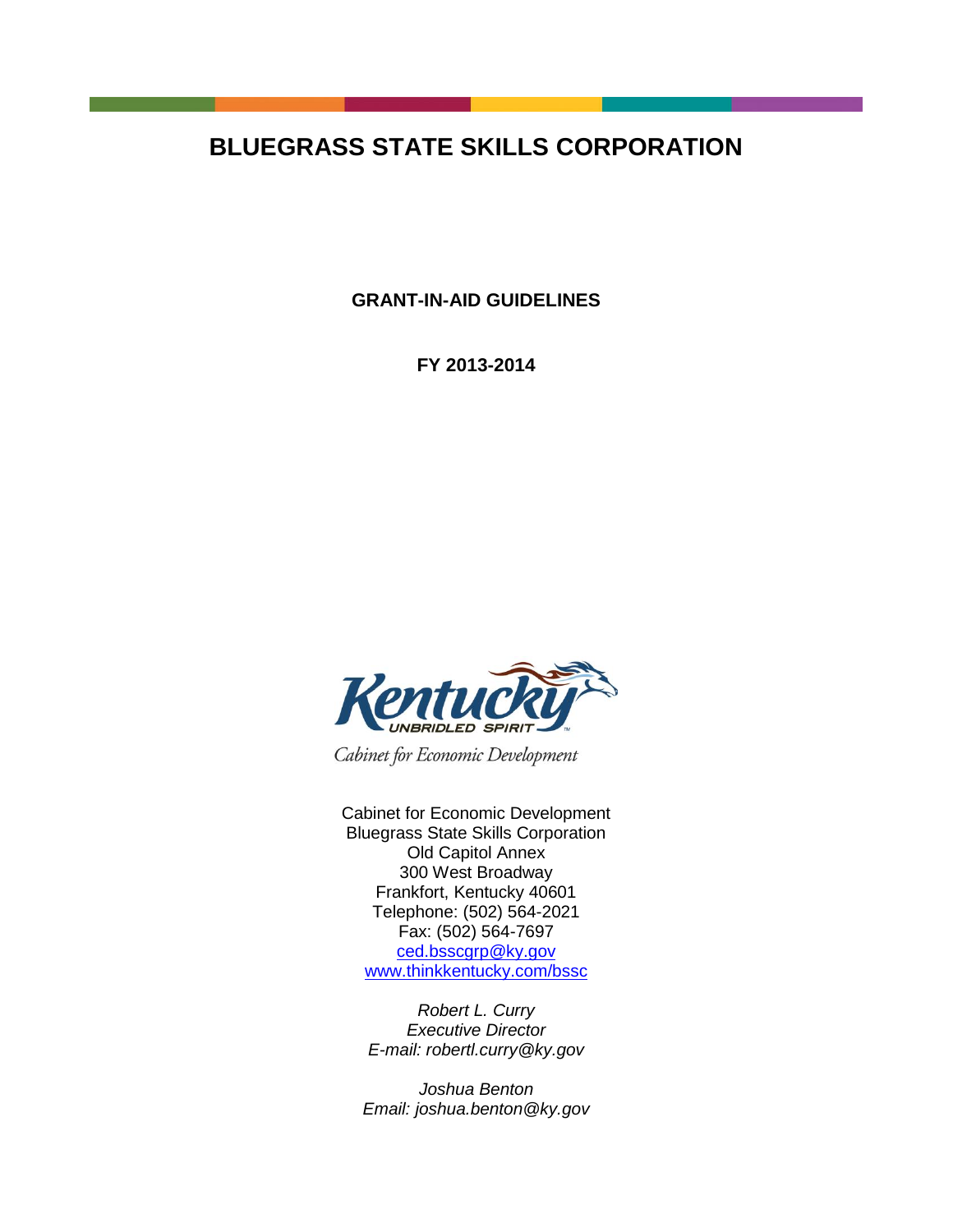## **TABLE OF CONTENTS**

| А.<br>B.<br>$C_{\cdot}$                      |  |
|----------------------------------------------|--|
|                                              |  |
| А.<br>В.<br>C.<br>D.<br>E.<br>F.<br>G.<br>Η. |  |
|                                              |  |
|                                              |  |
|                                              |  |
|                                              |  |
|                                              |  |
|                                              |  |
|                                              |  |
| Α.<br>В.                                     |  |
|                                              |  |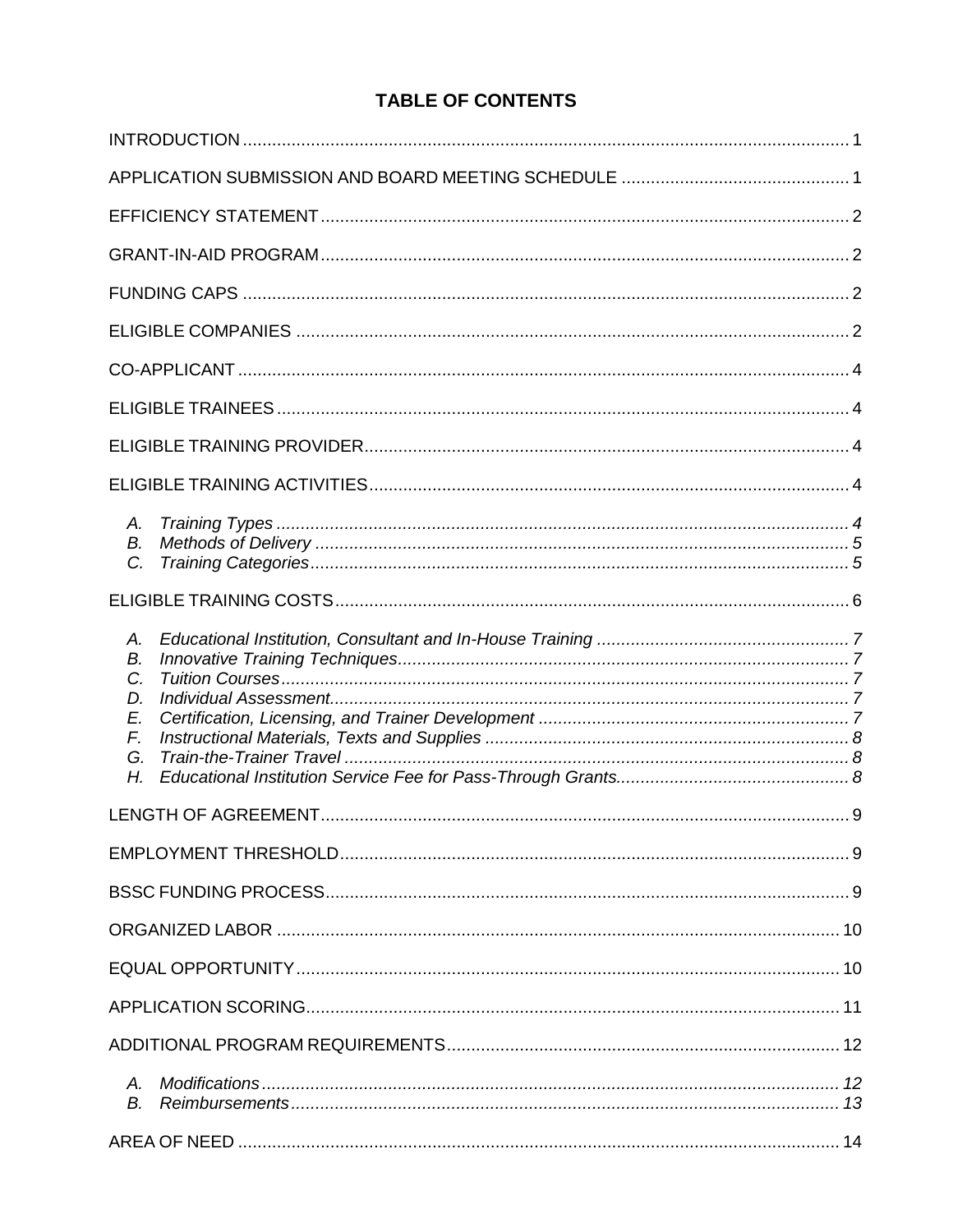## **INTRODUCTION**

The Bluegrass State Skills Corporation (BSSC) was established in 1984 by the General Assembly of the Commonwealth of Kentucky as an independent, de jure corporation to stimulate economic development through customized business and industry-specific skills training programs. The BSSC works with business and industry and Kentucky's educational institutions to establish programs of skills training. The BSSC is attached to the Cabinet for Economic Development for administrative purposes, in recognition of the relationship between economic development and skills training efforts.

An eighteen-member Board of Directors, including representatives of business, government, education, and labor, governs the BSSC. The Board is made up of private sector individuals as well as public officials. The public officials, who serve as ex-officio members on the Board, include the Secretaries of the Cabinet for Economic Development, Education Cabinet, and Labor Cabinet, as well as the President of the Council on Post-secondary Education, the President of the Kentucky Community and Technical College System, and the Commissioner of the Department of Workforce Investment.

The purpose of the BSSC is to improve and promote employment opportunities for the residents of the Commonwealth through agreements for skills training programs.

The BSSC's four main functions are:

- To administer and fund Kentucky's customized business and industry-specific training efforts through agreements for Grant-in-Aid and Skills Training Investment Credit projects that are approved by the BSSC Board of Directors;
- To act as a broker by coordinating the resources of providers of skills training and employment services;
- To facilitate the creation of public/private partnerships through education and training programs designed to meet unfilled training needs of individual and multiple company (training consortia) training projects; and
- To administer any special state appropriations for customized business and industry-specific training.

## **APPLICATION SUBMISSION AND BOARD MEETING SCHEDULE**

The schedule for submission date deadlines of grant applications and BSSC Board of Directors meetings are as follows:

| <b>SUBMISSION DEADLINE</b> | <b>BOARD MEETING DATE</b> |
|----------------------------|---------------------------|
| June 17, 2013              | July 31, 2013             |
| August 15, 2013            | September 25, 2013        |
| October 15, 2013           | December 4, 2013          |
| December 16, 2013          | January 29, 2014          |
| February 18, 2014          | March 26, 2014            |
| April 15, 2014             | May 28, 2014              |

All meetings will begin at 1:00pm and will be held at the Kentucky Transportation Cabinet Conference Center in Frankfort. Notices of the meetings will be published in advance of the meetings. The BSSC reserves the right to schedule, reschedule, or cancel a board meeting at its discretion.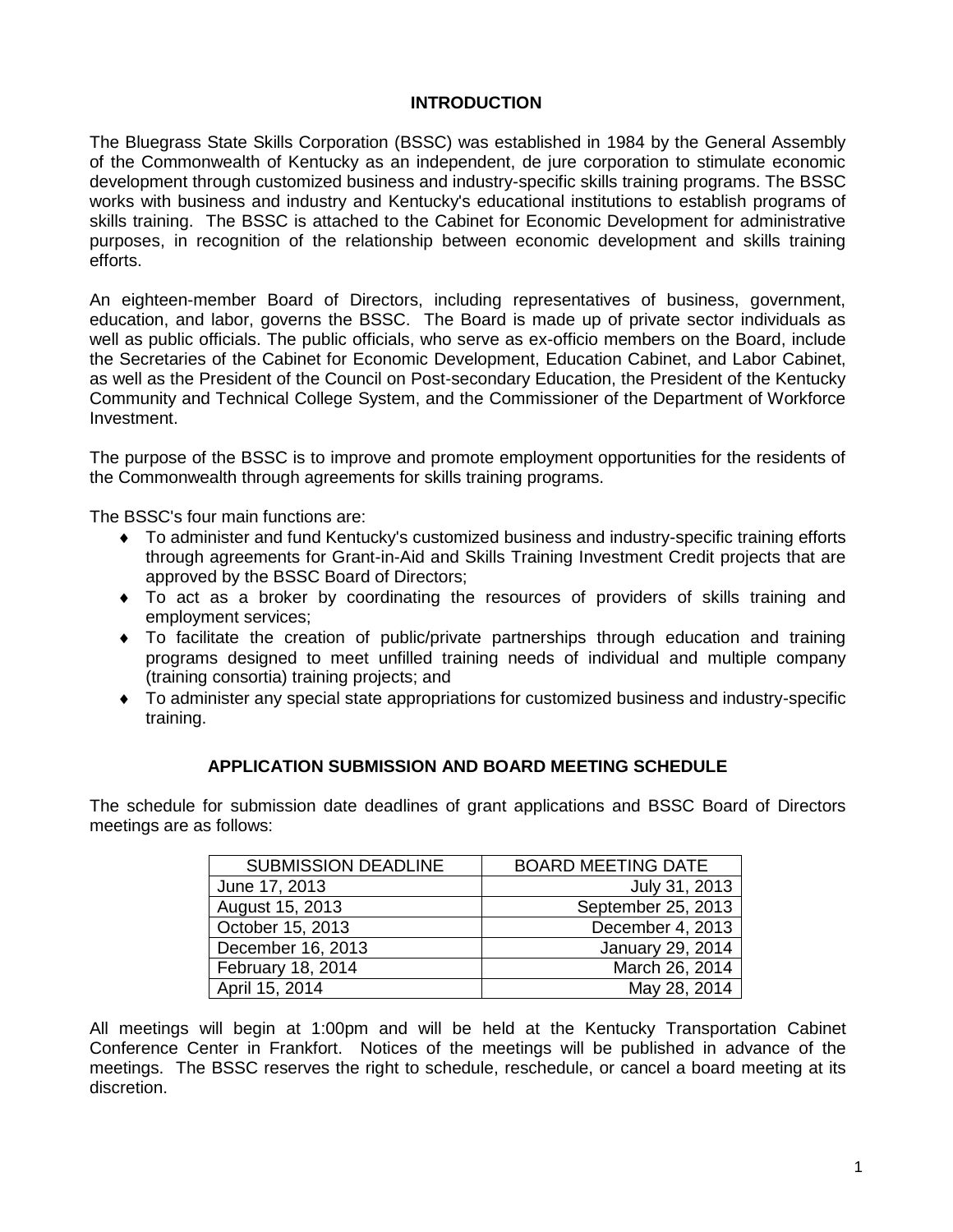## **EFFICIENCY STATEMENT**

The Bluegrass State Skills Corporation continuously strives to be a good steward of the precious resources that are provided by the Commonwealth to meet its mandate to create economic opportunity. Given the current budget constraints placed on Kentucky state government, we realize the ever-increasing importance of ensuring that the resources entrusted to BSSC are used in the most efficient and effective manner. Therefore, BSSC strongly encourages applicant companies/consortia to shop around within the training provider community to confirm that the services they are soliciting are of the greatest value.

#### **GRANT-IN-AID PROGRAM**

The purpose of the Grant-in-Aid program is to improve and promote employment opportunities for residents of the Commonwealth through training grants with business and industry. The program provides reimbursement dollars to companies/consortia for company specific training activities.

Any expenditures of an approved company that constitute approved costs and are the basis for grant funding pursuant to KRS 154.12-204 to 154.12-208 shall not be eligible as the basis for investment credits under Bluegrass State Skills Corporation Skills Training Investment Credit provisions in KRS 154.12-2084 to 154.12-2089 or the Local Government Economic Development Program under the provisions of KRS 42.4588 to 42.4595.

## **FUNDING CAPS**

It is the intent of the BSSC to provide for the equitable distribution of BSSC funds to all eligible companies with special attention to the needs of small companies and training consortia. Therefore, the following funding caps have been established:

- Applications written for less than \$6,000 will not be accepted for the Board's review.
- The maximum grant amount that an individual company may receive is:
	- ◆ \$25,000 (1 to 499 KY resident, full-time employees); or
	- ◆ \$50,000 (500 or more KY resident, full-time employees)
- A consortium may receive a grant up to a maximum of \$75,000.
- All applications are further limited based upon a calculation of the total number of trainees multiplied by \$2,000.

**Unused Funds:** Approved companies shall notify the BSSC if they find they are unable to use all or a portion of the funds that have been set aside for them. These unused funds will then be reallocated. Companies that act responsibly in this manner are in no way penalized when applying for future BSSC funding.

## **ELIGIBLE COMPANIES**

Companies must be registered and in good standing with the Secretary of State's Office. Eligible BSSC companies are separated into five categories:

- **Manufacturing**  Any Kentucky manufacturing company is eligible for BSSC funding.
- **Non-Manufacturing**  The BSSC also provides training funds for Kentucky's non-manufacturers that have an "economic development impact." A non-manufacturer is considered to have met the definition of an "economic development impact" if the company provides a service to or uses technology for customer or affiliate entities predominantly outside the Commonwealth.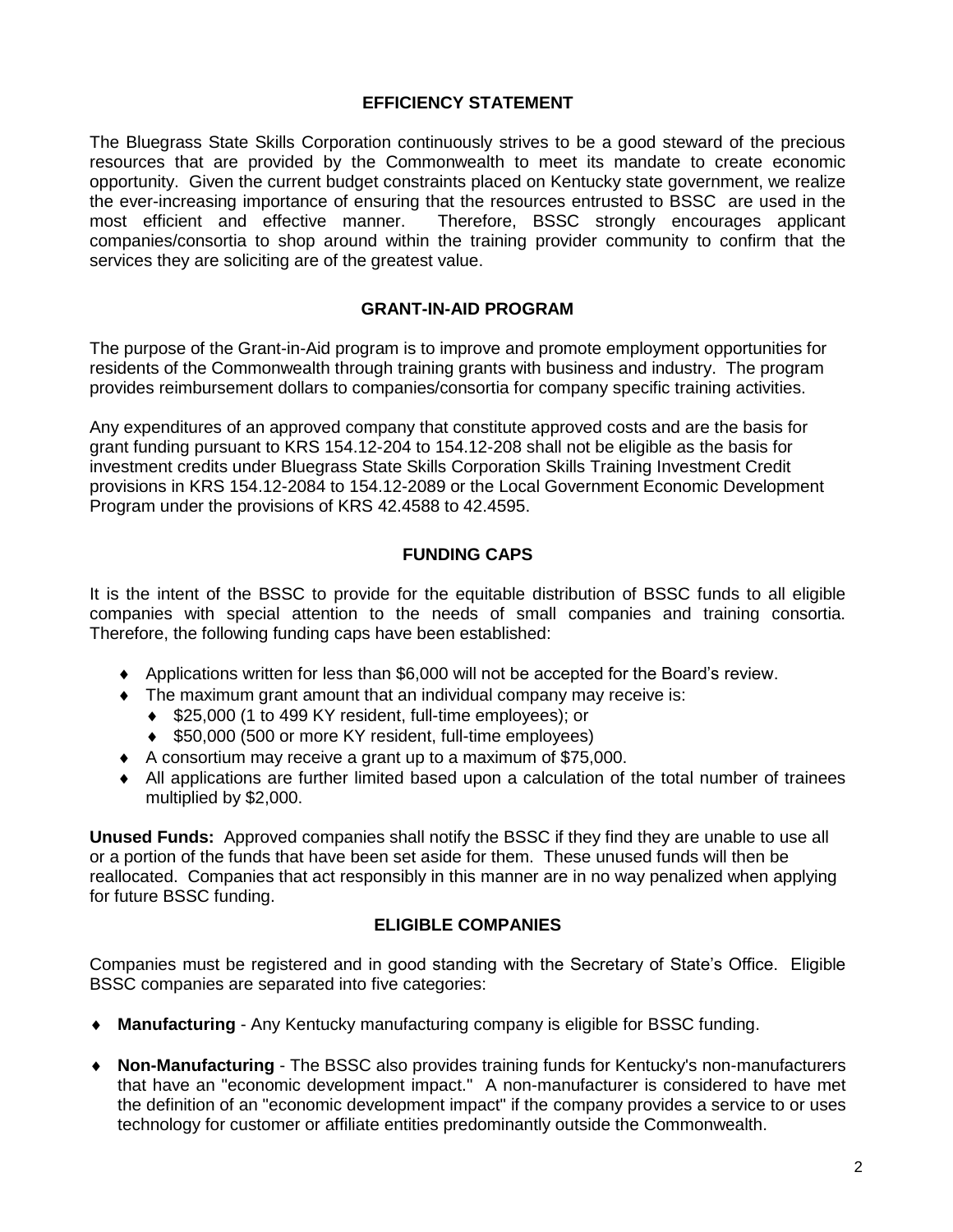- **Headquarters** Headquarter operations are eligible for BSSC funding. Headquarters means the principal office where the principal executives of the entity are located and from which other personnel, branches, affiliates, offices or entities are controlled.
- **Public or Non-Profit Hospitals** Public or non-profit hospitals licensed by the Commonwealth of Kentucky are eligible BSSC applicants.
- **Consortia:** The BSSC Board of Directors promotes collaborative training initiatives and provides priority consideration for training agreements that demonstrate the willingness of multiple companies to work together through training consortia. The following points must be addressed in a consortium application:
	- The common training needs of the participating companies;
	- The effort is **industry-driven** as demonstrated by an administrative board or committee comprised of business and industry representatives with voting rights, and non-voting public-sector members, if applicable;
	- There is collaboration by the area providers of employment and training services;
	- There is an overall savings in training costs because of the collaborative effort (must be able to document the overall cost savings);
	- The project will facilitate the advancement of the host community's economic development efforts; and
	- Proof of payment must show consortium paid the training provider from its own bank account; therefore, BSSC will only reimburse the consortium.

An eligible consortium application shall include three or more BSSC eligible companies, an industry-driven board or committee, a mission statement, bylaws, and a federal identification number. Consortia must establish a bank account prior to requesting reimbursement on an approved application. **Signatories of the bank account must represent two separate consortium member companies.** Consortium projects shall include a listing of the member companies and a "lead company" whose representative is authorized by the consortium to provide his/her signature on behalf of the consortium.

Unless otherwise specified herein, BSSC requires that at least three consortium member companies be engaged and participate together in any single training activity on the Training Plan page of the application. The applicant consortium may request an exception under specific circumstances as follows:

- 1. A newly formed consortium (one year from start date of initial application) may request on its initial application for a Grant-in-Aid project that a minimum of two consortium member companies be allowed to participate in a single training activity; and
- 2. An existing consortium may request that a minimum of three consortium member companies be allowed to participate individually in the same type of single training activity on the Training Plan page of the application, as long as the individual trainee cost of the single training activity is the same for each participating company.

**Ineligible Companies:** Any firm, company, consultant, or institution whose primary business is to provide training or training consultation for a fee is not eligible for BSSC grant funds. Retail establishments will be eligible to apply only when specific funds for grants-in-aid to retail businesses are appropriated by the General Assembly. At this time, no funds have been appropriated by the General Assembly, therefore retail establishments are not eligible.

A company or member of a consortium that has been found (adjudicated) to have committed a willful violation of a Kentucky Occupational Safety and Health Standard (OSHA) within three previous years is not eligible to apply for BSSC funds. If a company is approved for funding and is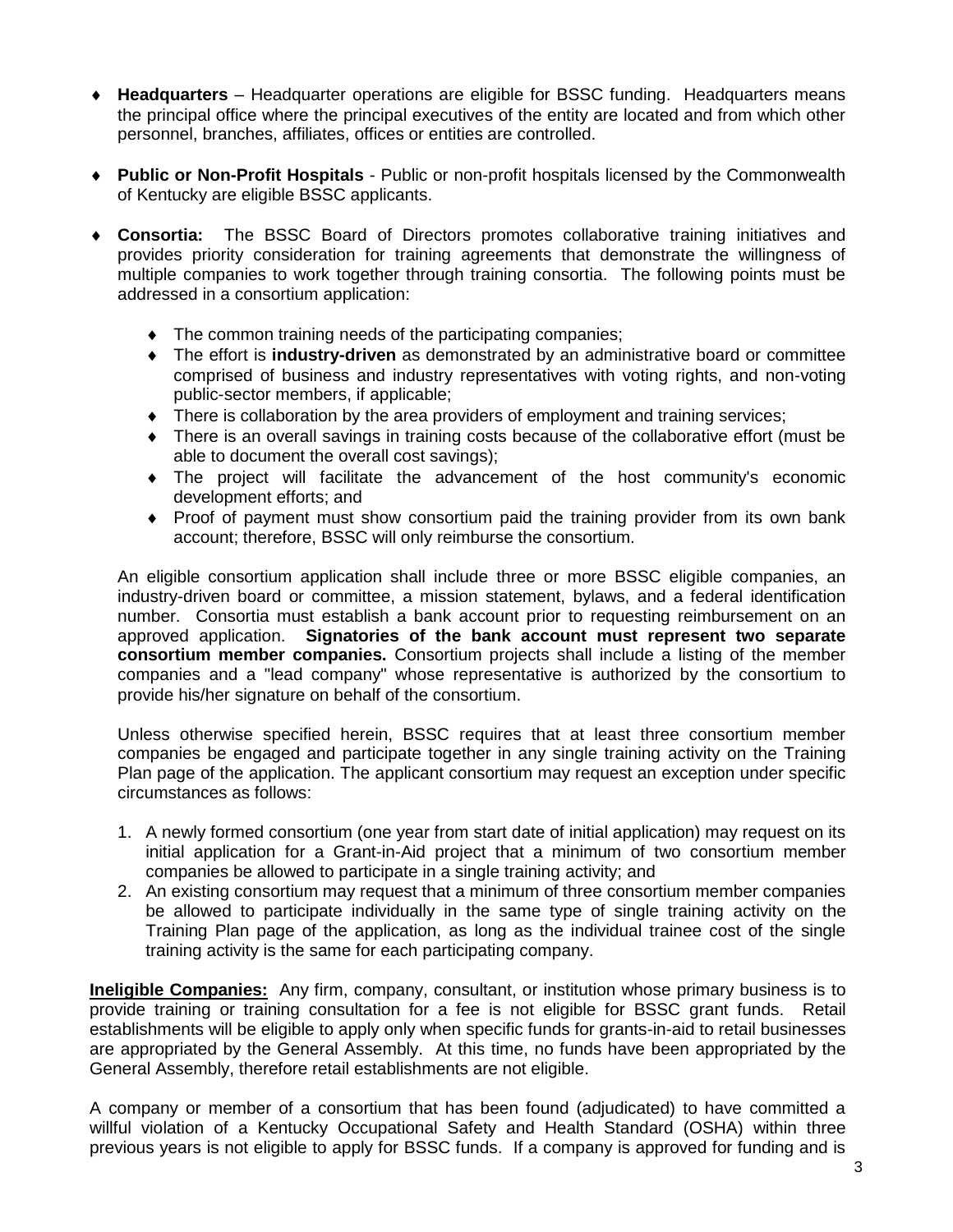then found (adjudicated) to have committed a willful OSHA violation during the life of a BSSC grant, no remaining funds will be paid to the company from the date the willful violation is made known to the BSSC.

## **CO-APPLICANT**

The application may be written and submitted by the company alone or submitted jointly with a coapplicant. A co-applicant must be either a public or non-public secondary or post-secondary educational institution, or an independent (private or proprietary) provider within the Commonwealth authorized by law to deliver a program of skills training or education.

## **ELIGIBLE TRAINEES**

Participants (i.e. trainees) in the BSSC program must be limited to residents of the Commonwealth who are seeking or have already obtained permanent full-time employment. A full-time employee is a Kentucky resident who is employed by the qualified company to work for a minimum of 35 hours per week during a calendar year and is subject to the tax imposed by KRS 141.020. Full-time employees do not include contract or seasonal labor.

Pursuant to KRS 141.010(17): "Resident" means an individual domiciled within this state or an individual who is not domiciled in this state, but maintains a place of abode in this state and spends in the aggregate more than 183 days of the taxable year in this state*.*

**Trainee Minimum Wage Rate and Benefits:** A goal of the BSSC program is to stimulate economic development by establishing a minimum wage rate of 150% of the federal minimum wage (\$10.88 per hour). In addition to the applicable minimum hourly wage, the eligible company shall provide employee benefits equal to at least fifteen percent (15%) of the applicable minimum hourly wage for trainees on grant applications to be considered by the board. The term "employee benefits" is defined as "payments by an approved company for its full-time employees for health insurance, life insurance, dental insurance, vision insurance, defined benefits, 401(k) or similar plans." If the eligible company does not provide employee benefits equal to at least fifteen percent (15%) of the applicable minimum hourly wage rate of \$10.88 per hour, the eligible company may qualify under this section if it provides the employees a total hourly compensation equal to or greater than one hundred fifteen percent (115%) of the applicable minimum hourly wage through increased hourly wages combined with employee benefits (\$12.51 per hour).

## **ELIGIBLE TRAINING PROVIDER**

A company may choose to use in-house trainers, educational institution regular or adjunct faculty, training consultants, or a combination thereof. Companies are free to use any provider they choose. BSSC does not recommend, endorse, certify or advertise for any particular training providers. Training Providers are not permitted to use the BSSC name in any of their advertisements, brochures, or other promotional materials for the purpose of soliciting or obtaining customers.

## **ELIGIBLE TRAINING ACTIVITIES**

## **A. Training Types**

 **Pre-Employment Skills Training** (PE) – This training is short term in nature, customized to meet the needs of the company/consortium, provides a general orientation and exposure to the specific jobs and skills planned by the company/consortium, and prepares trainees for permanent full-time employment. Pre-Employment skills training shall result in the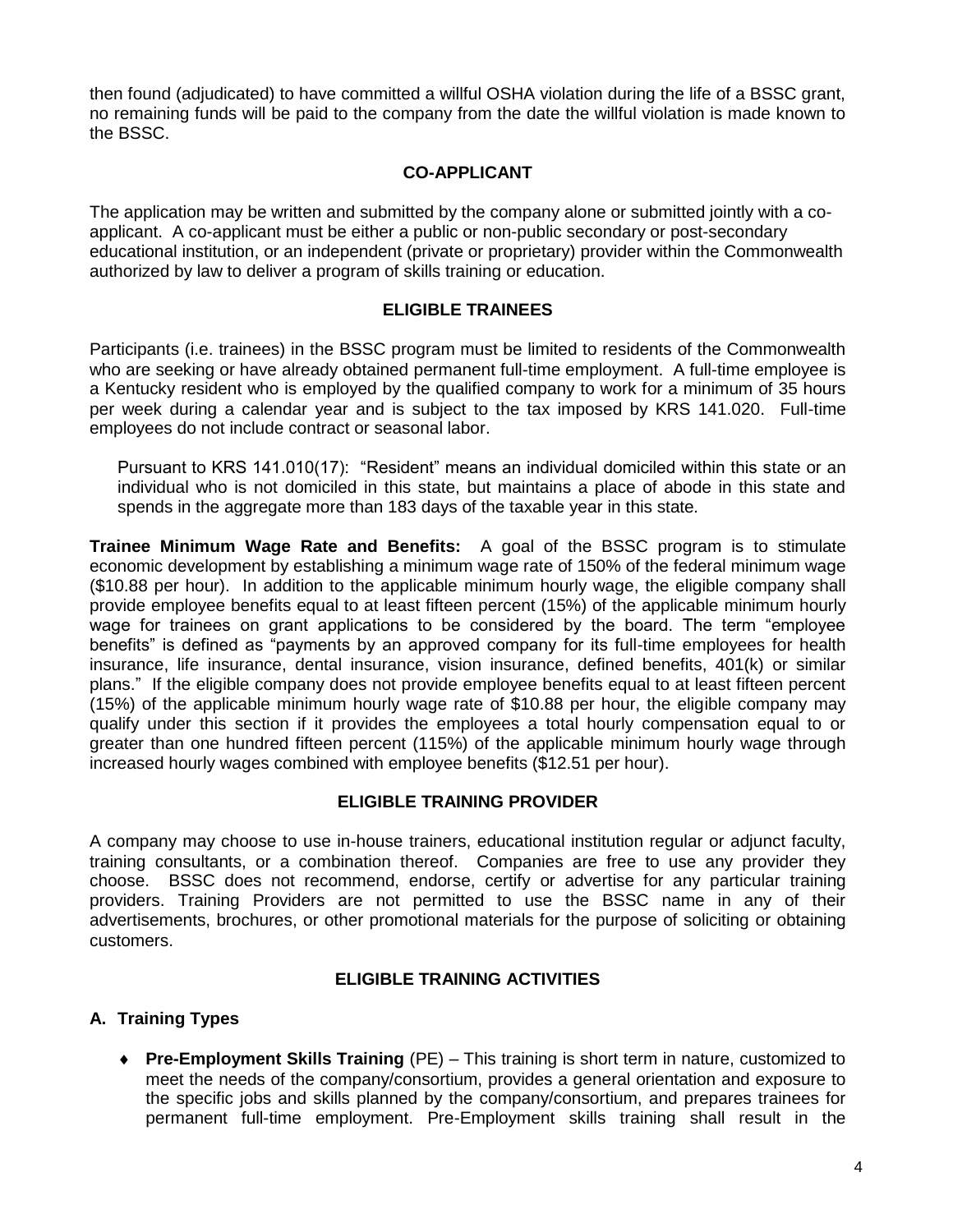placement of at least fifty percent (50%) of each program's enrollees into permanent fulltime employment.

- **Entry Level Skills Training** (EL) This type of training is short term in nature and closely follows the beginning of employment opportunities in the trade, occupation, or profession specified. "New employees" are defined as employees that are hired by a new or expanding company within 90 days prior to or during the one-year term of the grant agreement.
- **Skills Upgrade Training** (SU) This training provides an existing employee with new skills necessary to enhance productivity, improve performance, and/or retain employment. Skills upgrade training aids a company and its employees in adapting to new or altered technologies; management/supervisory systems; continuous quality improvement initiatives or production methods; or the new skills needed by the company to remain competitive, productive, and economically viable.

## **B. Methods of Delivery**

- **Classroom Training (CRT) –** CRT is training provided outside of the process of the production of goods or the delivery of a service. This activity can take place in a school or any other traditional classroom setting such as a conference room, a training room or laboratory, a meeting room, a lunch or break room, or on the production floor. For eligibility, training must be a minimum of 30 minutes and may be claimed in increments of 15 minutes above the 30 minute minimum. BSSC will reimburse on instructor hours, not trainee hours. Company should maintain records accordingly.
- **On-the-Job Training (OJT) –** OJT is training provided in the process of the production of goods or the delivery of a service. For eligibility, training must be a minimum of 30 minutes and may be claimed in increments of 15 minutes above the 30 minute minimum. BSSC will reimburse on instructor hours, not trainee hours. One instructor may train several trainees or one trainee during the same amount of time. No trainee can train by OJT without an instructor.

## **C. Training Categories**

Customized business and industry-specific training activities encompass a variety of skill areas within different training categories. The following are just a few of the types of skill areas that might be included in an application for BSSC funding. This is not intended to be an all-inclusive list, and other skill areas may be eligible. Therefore, applicant companies/consortia should work with BSSC staff when designing their training programs. The skill area training categories are Efficiency, Lean, Quality, Soft Skills, Workplace Essential Skills, and Technical Skills.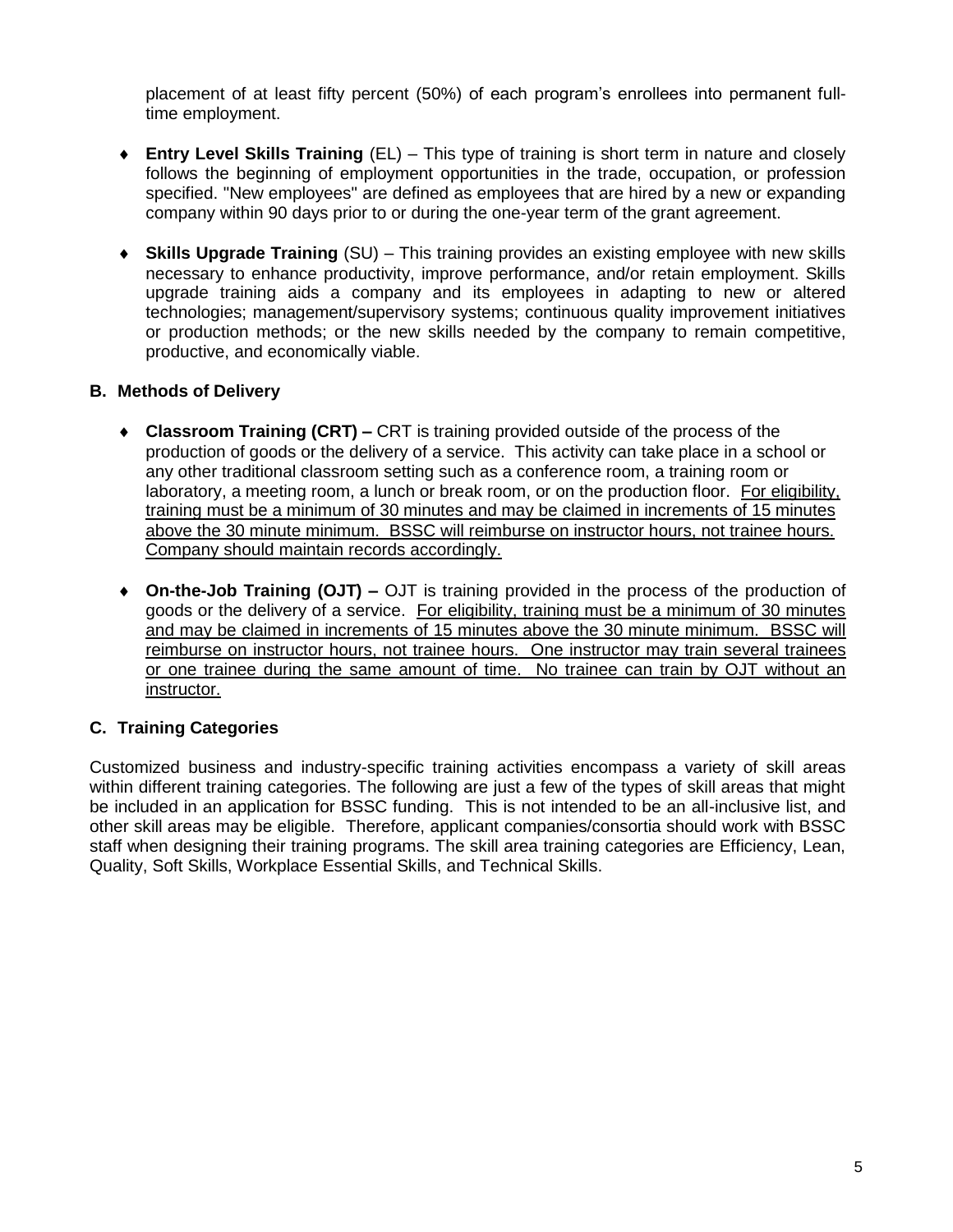## **TRAINING CATEGORIES**

| <b>Efficiency</b>                  | <b>Soft Skills</b>          | <b>Technical Skills</b>           | <b>Workplace Essential</b>     |
|------------------------------------|-----------------------------|-----------------------------------|--------------------------------|
| $5-S$                              | Adapting to Change          | Accounting                        | <b>Skills</b>                  |
| Kiazan                             | Communications              | <b>Blueprint Reading</b>          | (Introductory or Basic         |
| Kanban/Just in Time (JIT)          | <b>Conducting Meetings</b>  | <b>Company and Process</b>        | Levels only)                   |
|                                    | Change Management           | Orientation                       | <b>Communications (Written</b> |
| Lean                               | <b>Critical Thinking</b>    | Computer Aided Design             | and Verbal)                    |
| Lean Manufacturing                 | <b>Customer Service</b>     | (CAD)                             | Computers                      |
| Lean Service                       | Drug and Alcohol Education  | <b>Computer Aided</b>             | Internet - Explorer,           |
| Value Stream Mapping               | <b>Effective Listening</b>  | Manufacturing (CAM)               | <b>Email Basics</b>            |
|                                    | Facilitation                | Computer Integrated               | Intro to Windows               |
| Quality                            | Foreign Culture, Customs,   | Manufacturing (CIM)               | Intro to Microsoft Office      |
| Design of Experiment               | Language and American       | <b>Computerized Numerical</b>     | Word                           |
| International Organization         | Sign Language               | Controls (CNC)                    | Excel                          |
| for Standardization (ISO)          | Habits of Successful People | <b>Computer Skills/Computer</b>   | Access                         |
| Quality Control (QC)               | Instructor Training/Methods | Software                          | Outlook                        |
| Quality System (QS)                | of Instruction (MOI)        | <b>Coordinate Measuring</b>       | Keyboarding                    |
| <b>Statistical Process Control</b> | Kepnor-Tregoe               | Machines (CMM)                    | WordPerfect                    |
| (SPC)                              | Leadership/Supervisory      | Electricity                       | <b>Conflict Resolution</b>     |
| <b>Total Quality Management</b>    | <b>Skills</b>               | Electronics                       | <b>Critical Thinking</b>       |
| (TQM)                              | Management Information      | Ergonomics                        | English as a Second            |
| Six Sigma                          | Systems (MIS)               | Geometric Dimensioning &          | Language                       |
|                                    | Motivation (Employee &      | Tolerancing                       | <b>GED Prep Courses</b>        |
|                                    | Leadership)                 | <b>Grading Lumber</b>             | Math                           |
|                                    | <b>Myers Briggs</b>         | Hydraulics                        | Basic                          |
|                                    | <b>Negotiation Skills</b>   | Instrumentation & Gauging         | <b>Gauge Calibration</b>       |
|                                    | Personal Management/        | <b>Machine and Process</b>        | Metric System                  |
|                                    | Health                      | Operation                         | Metrology                      |
|                                    | <b>Presentation Skills</b>  | Maintenance                       | Pre-Blueprint                  |
|                                    | Problem Solving             | Material Handling/Inventory       | <b>Pre-Statistical Process</b> |
|                                    | <b>Strategic Planning</b>   | Control                           | Controls                       |
|                                    | <b>Stress and Time</b>      | <b>Material Resource Planning</b> | Refresher                      |
|                                    | Management                  | (MRP)                             | Shop                           |
|                                    | Teamwork/Team               | Mechanical/Electrical             | Problem Solving                |
|                                    | <b>Building</b>             | Metallurgy                        | Reading                        |
|                                    |                             | <b>Motor Controls</b>             | Teamwork/Team Building         |
|                                    |                             | <b>Pneumatics</b>                 | Time Management                |
|                                    |                             | <b>Production Systems</b>         |                                |
|                                    |                             | Programmable Logic                |                                |
|                                    |                             | Controllers (PLC)                 |                                |
|                                    |                             | Robotics                          |                                |
|                                    |                             | Welding                           |                                |
|                                    |                             |                                   |                                |

**Note: Safety, mandated or regulatory training** *is not* **allowed as a stand-alone training activity. Safety Management or Safety Recording Keeping is considered safety training and is not allowed.** Safety, mandatory or regulatory training includes but is not limited to: blood borne pathogens, control of hazardous materials, lockout/tagout, emergency action plan, emergency response, hazard communication, hearing conservation, safe electrical workplaces (all OSHA), and stand alone safety (including first aid, cardiopulmonary resuscitation (CPR), emergency medical technician (EMT), etc).

## **ELIGIBLE TRAINING COSTS**

Specific skills training programs may be customized for a particular company/consortium to encompass one or more of the following eligible training costs. The BSSC gives preference to training projects that create, maintain, and promote higher wage jobs, given its statutory mandate to improve and promote the employment opportunities of the residents of the Commonwealth. BSSC will provide reimbursement funds for fifty percent (50%) of total eligible costs up to the maximum allowable funding cap.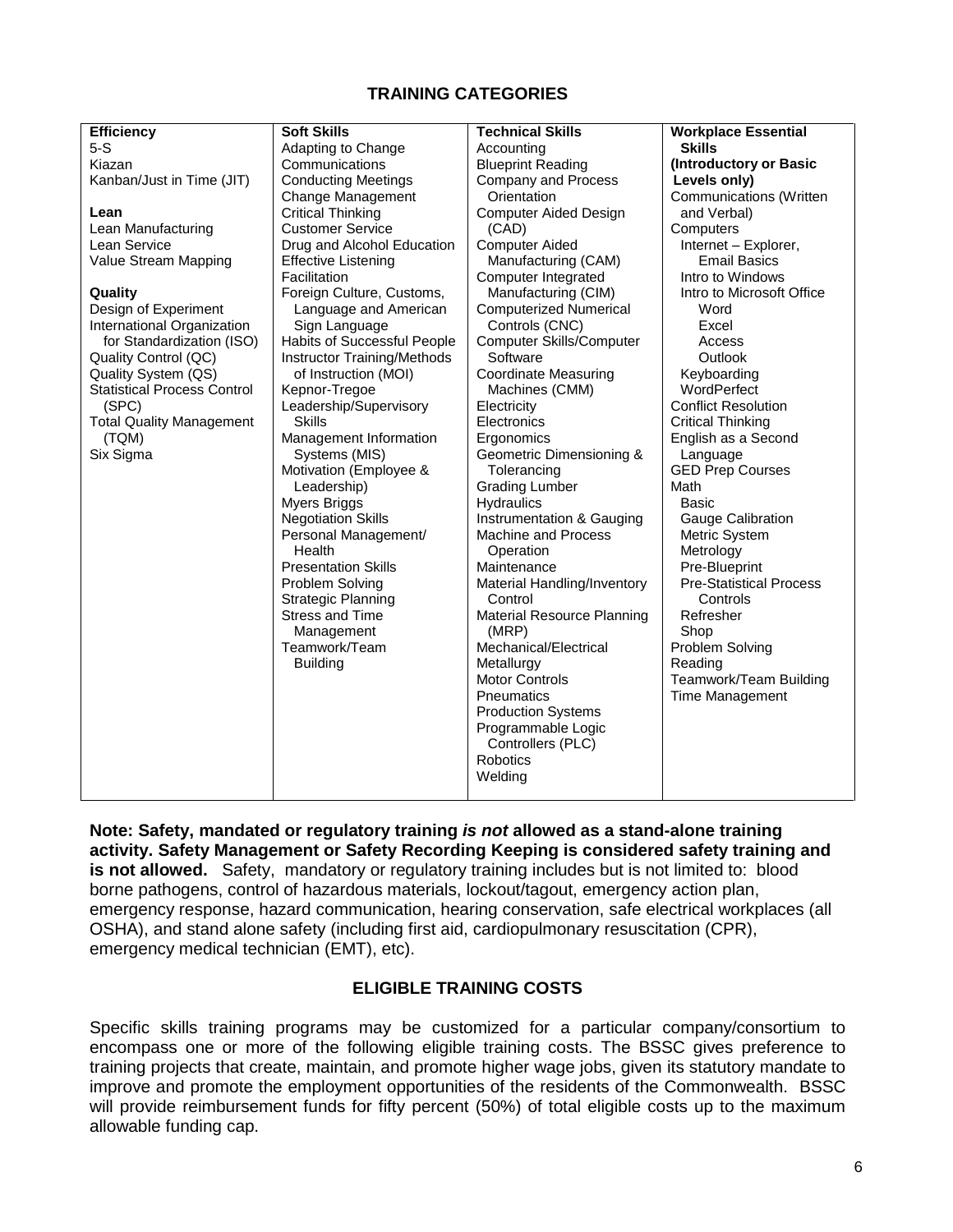## **A. Educational Institution, Consultant and In-House Training**

The BSSC will reimburse the company/consortium for fees or salaries required to be paid to fulltime, part-time, or adjunct instructors with an educational institution; instructors who are employees of the company; and instructors who are consultants on contract with a company, or a combination thereof in connection with an occupational or skills upgrade training program sponsored by a company. (For eligibility, training must be a minimum of 30 minutes and may be claimed in increments of 15 minutes above the 30 minute minimum.)

- **Company In-House Provided Instruction -** The BSSC will reimburse the company/consortium at a rate of \$25 per hour for instruction and curriculum development activities where company employees serve as in-house training instructors. The company/consortium shall provide a match of \$25 per hour for in-house instructor training costs. This match may be in the form of in-kind contributions such as company-paid wages to the trainer and trainees. The BSSC will also reimburse for curriculum development services. (**Note:** \$25 per hour as used herein is equal to fifty percent (50%) of the total eligible rate of \$50 per hour).
- **Curriculum Development -** The BSSC will reimburse for curriculum development to support in-house training activities based on a rate of five (5) development hours for each one (1) hour of instructional time included within an application. A company may use an Educational Institution or a Consultant for curriculum development for company in-house courses. The curriculum must be company specific and remain with the company. A copy of the curriculum must be submitted to the BSSC before final certification is issued. Modification to existing curriculum is not allowed as a separate charge.

## **B. Innovative Training Techniques**

Modern technological advances have spawned a variety of innovative training techniques. The BSSC will provide reimbursement funds for training that meets the needs of the applicant company/consortium through: internet; teleconference; videoconference; video; CD-ROM; interactive software; or virtual simulation. *No instructor hours are allowed during the process of using an Innovative Training Technique if an instructor is not actually providing training. (Example: If there is a 30 minute video presentation—no instructor hours are allowed for the 30 minute presentation time of the video).*

## **C. Tuition Courses**

The BSSC will provide reimbursement funds for tuition courses when the course meets the needs of the applicant company/consortium in the most cost efficient manner. Therefore, the applicant company/consortium must provide written justification within the application that the request for reimbursement funds for the tuition is the most cost efficient approach to meet the needs of the applicant company and that the training is job related. Textbooks for approved tuition courses are allowed. Registration fees for annual meetings, conferences, or seminars without proof of training are **not** eligible for tuition reimbursement. It is not the intent of the BSSC to provide funds for Continuing Education Units which are not job related. In addition, tuition courses which are for the sole purpose of obtaining a bachelor's or master's degree are not allowed.

## **D. Individual Assessment**

Assessment activities are targeted toward pre-employment, entry level, and skills upgrade. These activities measure the competency levels of current and prospective employees to ensure that the skills training activities are customized in the most appropriate manner to meet the needs of the applicant. The assessment tool must be named in the application.

## **E. Certification, Licensing, and Trainer Development**

To aid in building training capacity, the BSSC will provide reimbursement funds for certification, licensing, and trainer development costs for company employees.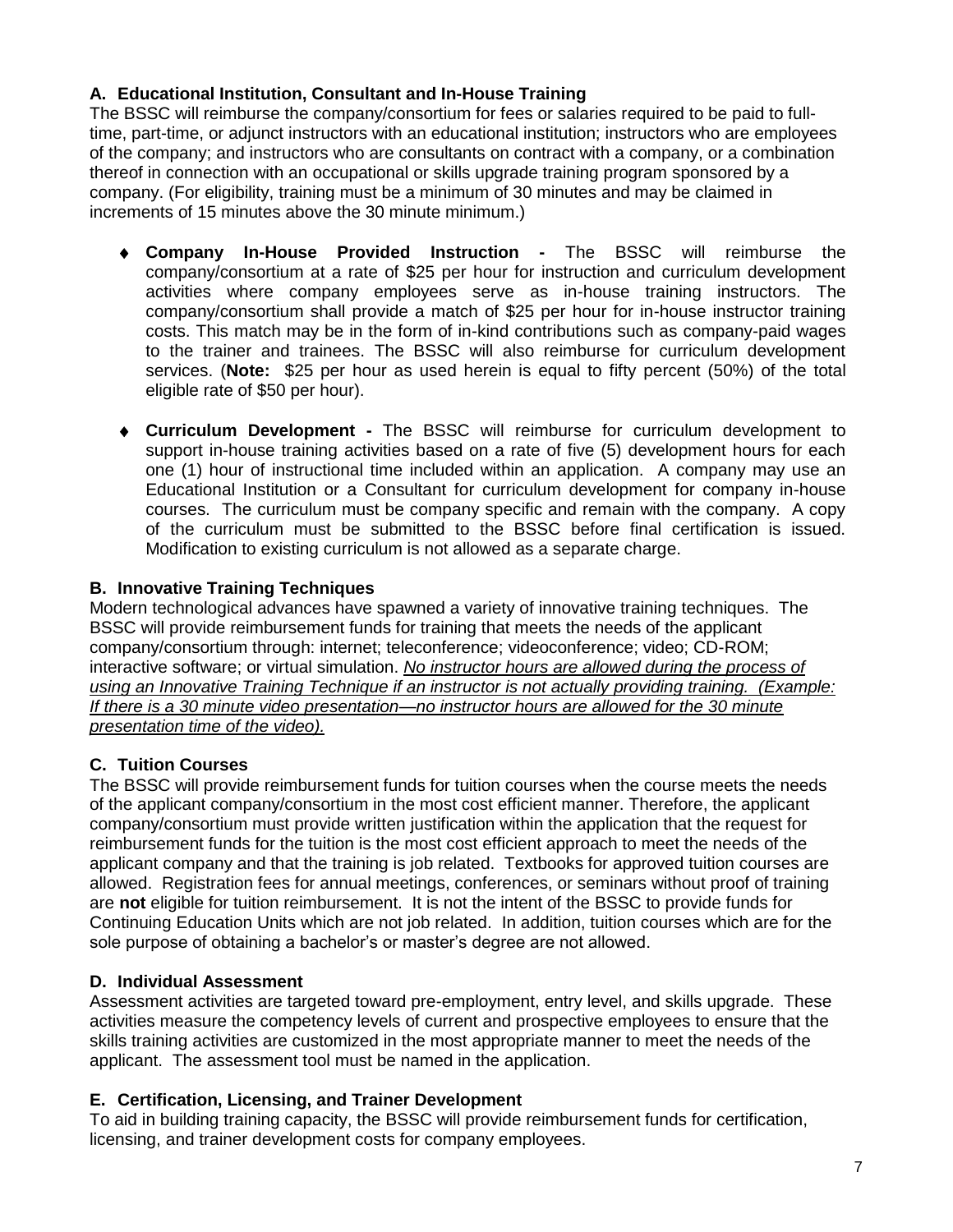## **F. Instructional Materials, Texts and Supplies**

The BSSC will reimburse for the actual reasonable costs of instructional materials, texts and supplies used exclusively in an occupational or skills upgrade training program sponsored by a company. Instructional materials and texts include training manuals and text books in hard copy or electronic formats and instructional materials (overheads, photocopies, etc). Supplies include paper, pencils, highlighters and easel pads. The BSSC will only provide reimbursement for shop training materials (welding rods, scrap metal, etc) used for classroom instruction and not for on-thejob training activities.

## **G. Train-the-Trainer Travel**

The primary purpose of train-the-trainer travel is to build the training capacity of Kentucky's businesses and industries. This activity involves training provided at an in-state company site; at an out-of-state or offshore company location; or equipment manufacturer in which a person employed by the applicant company is being trained to become a training instructor for the company. In the preceding scenario, the company employee being trained as a trainer must be a Kentucky resident. Eligible train–the-trainer travel activities also include company employees that travel from other company locations to the applicant company. Under this second scenario, the company employee who is already designated a trainer is not required to be a Kentucky resident.

The approved company is eligible to receive reimbursement for travel expenses including round-trip transportation and lodging while on travel status, with the requirement that all other costs are to be paid by the company and/or the individual.

Applications for train-the-trainer travel shall include the following:

- $\bullet$  Date(s) of training;
- City and state or country where training is to take place;
- Name of training organization indicating whether it is either a parent or sister facility or equipment vendor location;
- Number of additional trainees to be trained;
- Summary of activities; and
- Cost breakdown for transportation and lodging.

Transportation: Round-trip air transportation for international or domestic flights from the nearest major airport to the nearest host city served by a major airport are eligible, supported by receipts for documentation. Local ground transportation including rental car, taxi service, fuel expenses or public transportation documented with receipts is also eligible. Van rental and/or fuel expense may be reimbursed in lieu of air travel not to exceed the amount of lowest available airfare. In no case will the BSSC pay for other related travel costs including food, passports, phone calls, laundry, entertainment, sightseeing, gratuities, etc.

Lodging: The approved company is eligible to receive reimbursement for lodging at actual rates not to exceed fifty percent (50%) of the Federal Per Diem rate (see www.GSA.Gov and select "Per Diem Rates" from the navigation bar for federal rates) for that location.

## **H. Educational Institution Service Fee for Pass-Through Grants**

A service fee not to exceed \$400, has been established to assist in offsetting expenses incurred by the educational institution participating in a pass-through project (i.e., company provided and consultant provided instruction).

If the applicant company/consortium requires technical assistance from the educational institution in order to complete the application, a service fee of \$50 per hour up to \$400 is allowable and will be reimbursed to the company at fifty percent (50%) upon receipt of proof of payment. Such technical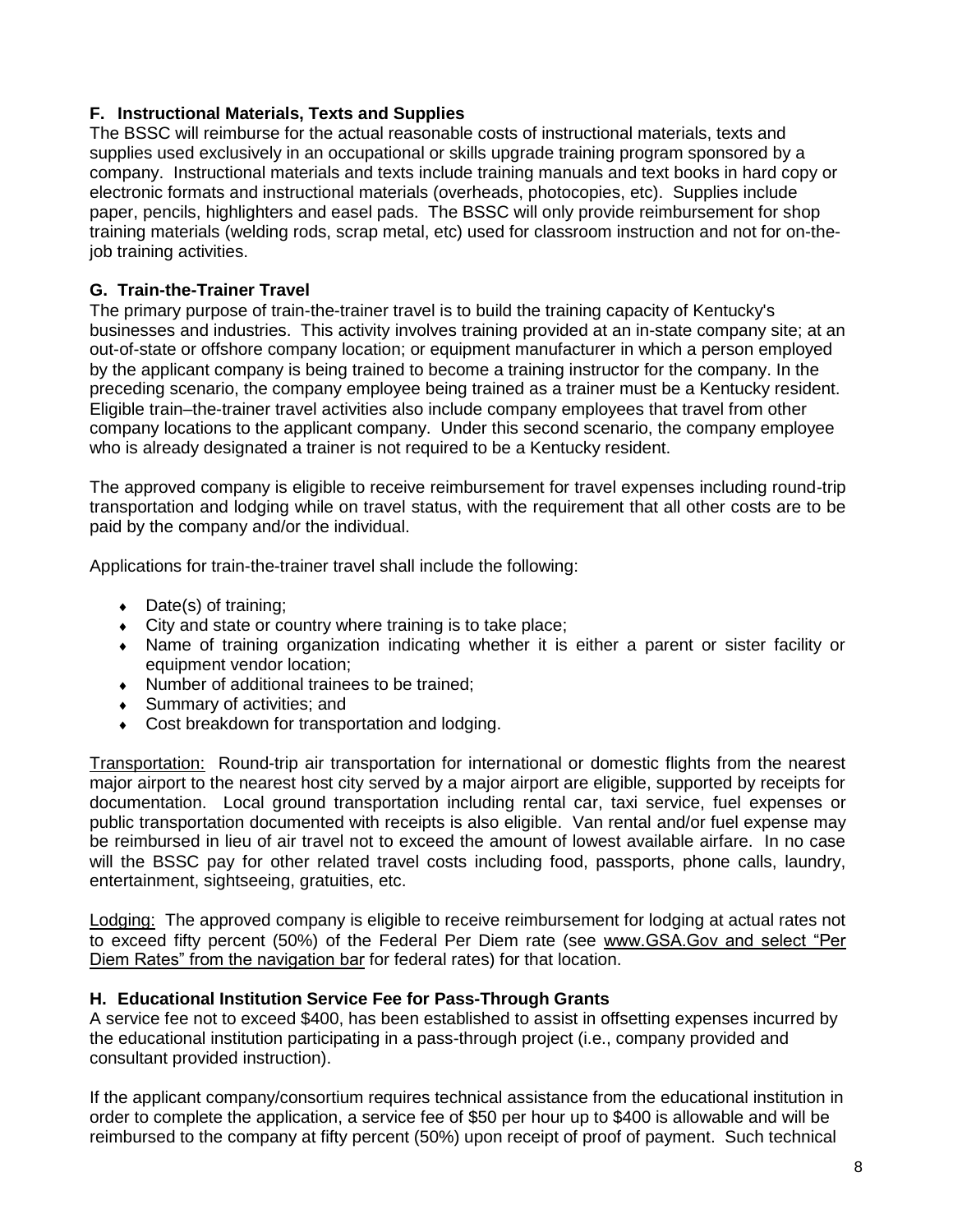assistance must be documented by specifying the type of assistance rendered and the amount of time spent. Invoices must be submitted directly to the Applicant Company in order to receive the service fee. The BSSC reserves the right to reduce the service fee if the application is not complete and accurate upon submission. In the event that no approved activity occurs during the term of the agreement, the applicant company/consortium is not eligible for reimbursement of any service fee.

## **LENGTH OF AGREEMENT**

Grant-in-aid agreements shall be one (1) year in length from the approved start date. **Grant-in-aid applications shall not contain any retroactive training.**

## **EMPLOYMENT THRESHOLD**

The 1990 General Assembly of the Commonwealth of Kentucky stipulated that the BSSC establish an employment threshold requirement with pay back provisions for skills training agreements. All applicant companies shall certify what their employment threshold of permanent full-time and prospective employment of Kentucky residents will be upon the completion of their training agreement. The employment threshold shall be equal to one hundred percent (100%) of this total. If the employment threshold is not achieved upon completion of the training agreement an appropriate pro-rata reduction in cost reimbursement shall be made. Therefore, if the applicant company's workforce included one hundred (100) Kentucky residents, its employment threshold would be 100. If its employment of Kentucky residents drops by fifty percent (50%) to 50 employees upon the completion of the training agreement, its maximum reimbursement would be reduced by fifty percent (50%).

A pro-rata reduction of the cost reimbursement may not be required if the company/consortium's failure to achieve its employment threshold is caused by an event beyond the control of the company/consortium as documented in writing to and approved by the BSSC Executive Committee. An event beyond the control of the company includes, but is not limited to, riots, actions of governmental authorities, acts of God, acts of the public enemy, transportation or supply shortages which are a result of some industry-wide condition, labor strikes or other work stoppages.

## **BSSC FUNDING PROCESS**

- **Completion of BSSC Application** To qualify for a grant-in-aid in which an educational institution will provide training, an educational institution and a business or industry may submit a joint application to the BSSC detailing the desired training. To qualify for a grant in which a provider other than an educational institution will provide training, the business or industry may independently submit an application to the BSSC detailing the desired training. All applications will be arrival time and date stamped upon receipt as long as required signature pages are included.
- **Submission of Application –** Complete, signed applications are due in the BSSC office by the schedule found under the Application Submission and Board Meeting Schedule of these guidelines.
- **Evaluate and Score Application –** BSSC staff review applications for eligibility, completeness and accuracy and verify the calculation of the score. Staff may contact the applicant if there are any questions. Upon completion of staff's review, eligible applications are submitted to the BSSC Board for funding consideration. Not all applications submitted are approved by the BSSC Board.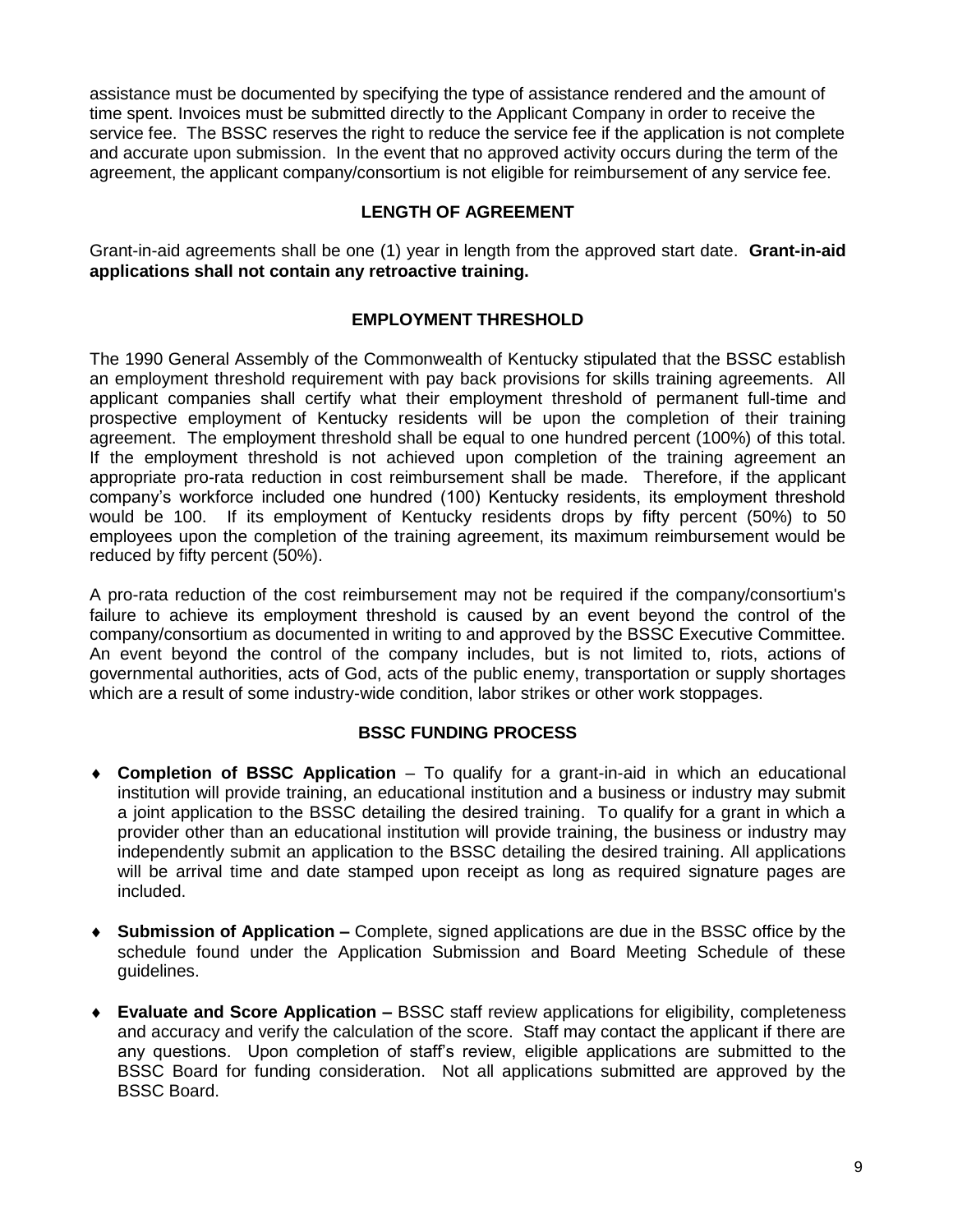- **Approval of Training Application –** If the BSSC Board of Directors approves the training application, an approval letter indicating the amount of BSSC funding is emailed to the company contact and educational institution contact if applicable. An agreement is also sent to the company for execution. Upon receipt of the executed agreement from the applicant, the agreement will be signed by BSSC and becomes effective. A copy of the agreement will be returned to the applicant. Information to assist in maintaining documentation and requesting reimbursement payments can be found on our web site.
- **Submission of Reimbursement Request** All requests for reimbursement will be submitted to the BSSC in the form of a Reimbursement Worksheet along with any other required documentation. To expedite the reimbursement process, a reminder of the training end date may be sent to the company.
- **Interim Reimbursement Process (If applicable)** Interim reimbursement requests will be prorated based upon the company's employment level at the time of the request, up to a maximum of seventy-five percent (75%) of the total grant amount. After the BSSC staff reviews the Reimbursement Worksheet and it is found to be complete and satisfactory, the payment will be processed. A check will then be forwarded to the company or a payment will be deposited electronically in the company's account.
- **Final Reimbursement**  When the training has been completed and the final reimbursement is being requested, the company will sign and forward the Reimbursement Worksheet to the BSSC. This document provides detailed information on employment threshold and eligible costs incurred in instruction and materials categories. The company will also complete and forward a Performance Evaluation Questionnaire. Given that the BSSC will only provide up to seventyfive percent (75%) of the total grant amount through interim reimbursement requests, the remaining twenty-five percent (25%) will not be disbursed until after the end date and verification of the company meeting the required employment threshold.

## **ORGANIZED LABOR**

When a collective bargaining unit exists at the work site where the proposed training will be provided, the company shall provide written notification to the on-site collective bargaining agent of the company's intention to apply for BSSC funding. Notification shall include a summary of the proposed curriculum and shall occur prior to the time that the company files the proposal with the BSSC. A copy of the notification indicating the date the notice was provided, the sender, and the recipient shall be filed with the BSSC application.

One of the goals of the BSSC is to promote cooperative training activities between a company and its employees. Therefore, a proposed skills training application will not be approved during a legal work stoppage and an active training application will be postponed during a legal work stoppage.

Pre-employment inquiries, oral or written, as to a job applicant's prior or current union affiliation or sentiment concerning unions are prohibited under the National Labor Relations Act, 29 U.S.C., Section 1589(a)(1). Denying employment to a job applicant on the basis of union affiliation or sentiment constitutes illegal discrimination under the National Labor Relations Act, 29 U.S.C. 158(a)(3).

## **EQUAL OPPORTUNITY**

Persons shall not be discriminated against in accordance with KRS 344.040. The BSSC is interested in training a diverse array of individuals under its programs. The BSSC has not set numerical goals for the types of individuals to be trained because it recognizes that the trainee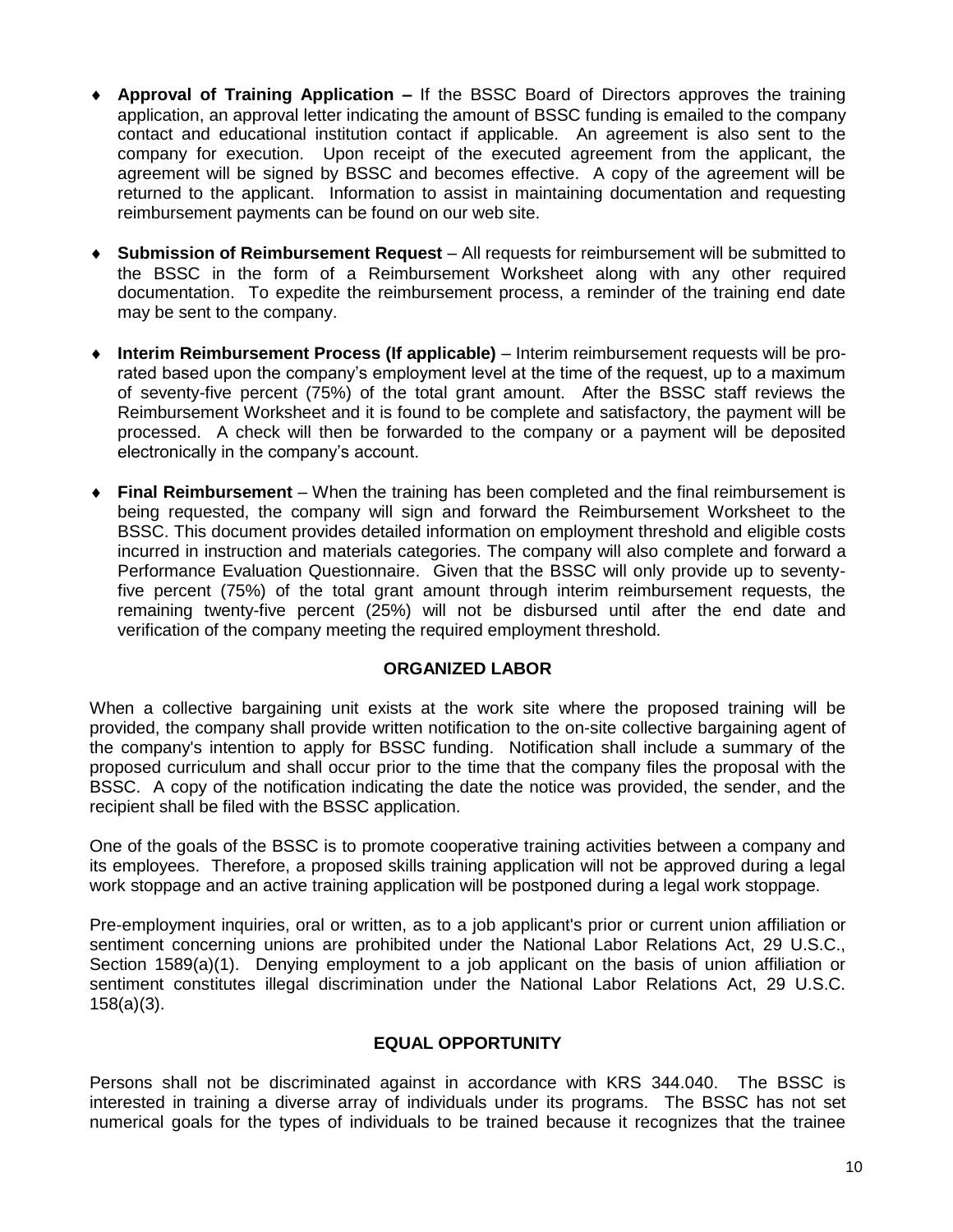profile of the individual training programs will vary depending upon the employee profile of the applicant company.

## **APPLICATION SCORING**

In order to qualify for BSSC funding, a grant-in-aid application must earn a minimum score of **60 points**. Applications that do not meet this requirement will not be considered by the BSSC Board of Directors and will be returned to the applicant.

| No. | <b>Description</b>                             | <b>Criteria</b>                                                                    | <b>Points</b>     |
|-----|------------------------------------------------|------------------------------------------------------------------------------------|-------------------|
|     | Company/Consortium<br>Status*                  | (Total number of Kentucky residents<br>employed in permanent, full-time positions) |                   |
|     |                                                | Existing company of 100 or less                                                    | 20                |
|     |                                                | Existing company of $101 - 500$                                                    | 15                |
|     |                                                | Existing company of $501 - 1,000$                                                  | 10                |
|     |                                                | Existing company of 1,001 or more                                                  | 5                 |
| 2   | Area Need                                      | (See Area of Need Chart)                                                           |                   |
|     | (Percentage Above or                           | More than 25% Below                                                                | 20                |
|     | Below Kentucky's Average<br><b>BSSC Index)</b> | 0% to 25% Below                                                                    | 15                |
|     |                                                | Greater Than 0% to 25% Above                                                       | 10                |
|     |                                                | Greater Than 25% Above                                                             | 5                 |
| 3   | <b>Trainees Average</b>                        | \$14.00 or less                                                                    | 5                 |
|     | Hourly Wage Rate                               | $$14.01 - $16.00$                                                                  | 10                |
|     | (excluding Benefits)                           | $$16.01 - $18.00$                                                                  | 15                |
|     |                                                | $$18.01 - $20.00$                                                                  | 20                |
|     |                                                | \$20.01 or more                                                                    | 25                |
| 4   | <b>Flexible System</b>                         | See details below                                                                  | $5 \text{ (max)}$ |
|     | Production                                     |                                                                                    |                   |
| 5   | <b>Progressive Company</b><br>Initiatives      | See details below                                                                  | 30 (max)          |

\* The employment figures for all participating consortium member companies are averaged to determine the proper category for criteria #1.

The scores for criteria 4 and 5 are based on information contained in the application that informs board members and staff of the company's philosophies and role in Kentucky's economy. Listed below are the criteria and potential points associated with each. In order to receive the point(s) for a criterion, the applicant company/consortium must demonstrate in the application that it is already participating in the activity. The point(s) will not be given if the applicant is just beginning to train in the activity. When a criterion requires examples, points will only be given if examples are provided in the application.

## **Flexible System Production - (maximum of 5 points)**

| <b>Description</b>                                                    | <b>Points</b> |
|-----------------------------------------------------------------------|---------------|
| Active labor/management employee/employer committee/program           |               |
| Actively participates in local, regional or state labor/management    |               |
| activities/programs                                                   |               |
| Active safety and health committees/programs                          |               |
| Industrial quality standards program (ISO, QS, Malcolm Baldrige, Six) |               |
| Sigma, SPC, TQM, etc.)                                                |               |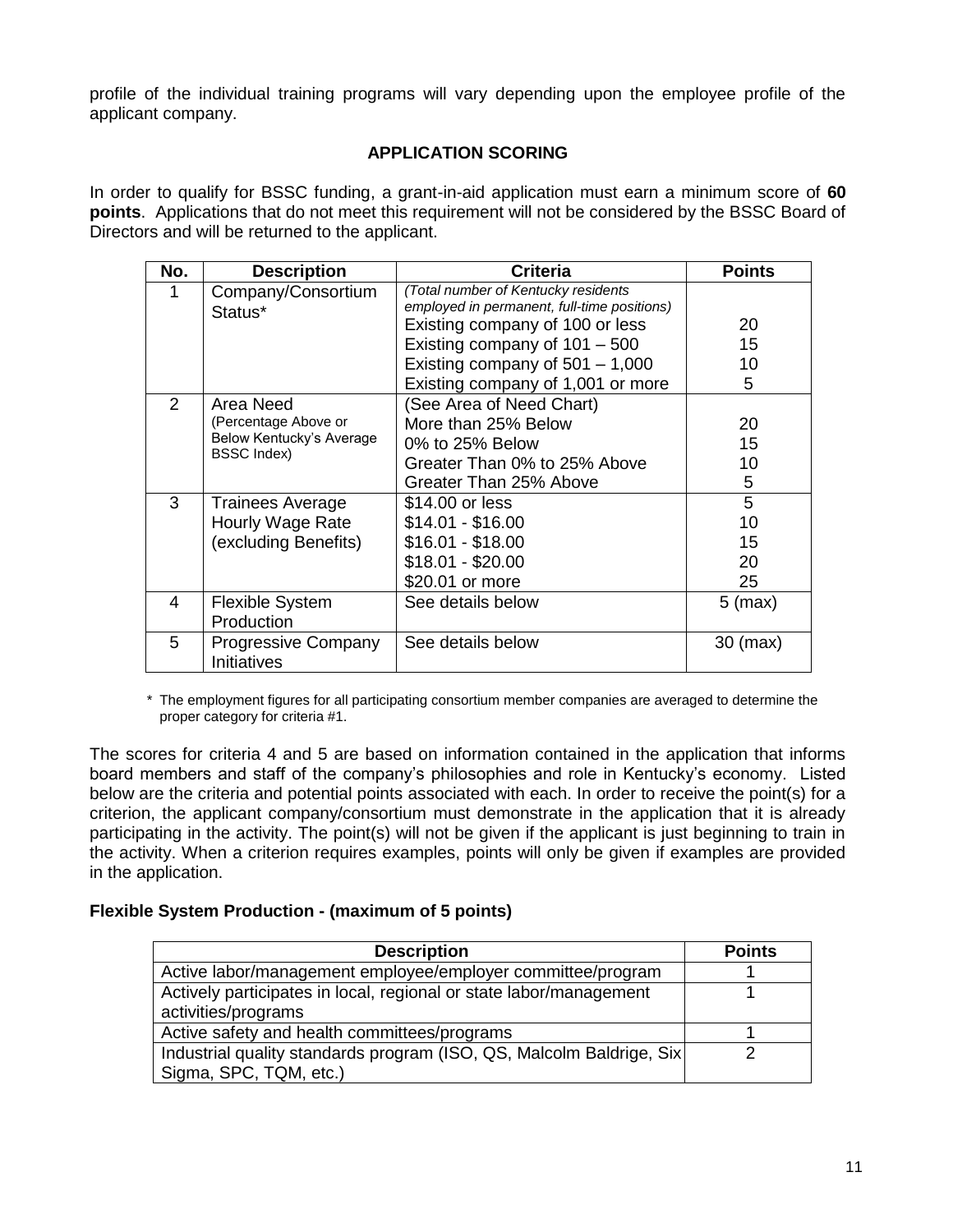## **Progressive Company Initiatives - (maximum of 30 points)**

| <b>Description</b>                                                                           | <b>Points</b>  |
|----------------------------------------------------------------------------------------------|----------------|
| <b>Consortium Project</b>                                                                    | 30             |
| Company was not approved for any BSSC incentives during                                      | 15             |
| previous BSSC fiscal year (July 1, 2012 - June 30, 2013)                                     |                |
| Expanding Company adding more than 10% new, full-time jobs for                               | 10             |
| Kentucky residents paying a minimum hourly wage of \$10.88 with a<br>minimum of 15% benefits |                |
| Expanding Company adding more than 5% and up to 10% new, full-                               | 5              |
| time jobs for Kentucky residents paying a minimum hourly wage of                             |                |
| \$10.88 with a minimum of 15% benefits                                                       |                |
| Expanding Company adding 5% or less new, full-time jobs for                                  | $\overline{2}$ |
| Kentucky residents paying a minimum hourly wage of \$10.88 with a                            |                |
| minimum of 15% benefits                                                                      |                |
| Career growth: trainee receives pay increase as a result of training                         | 4              |
| project. Must include percent or dollar amount of pay increase and                           |                |
| identification of class title (example required)                                             |                |
| Participates in development of future workforce through activities                           | $\overline{2}$ |
| that prepare students for work including, but not limited to: co-op,                         |                |
| work study, career days, job shadowing, school to work, etc.                                 |                |
| (example required)                                                                           |                |
| Grant includes training that is part of a Registered Apprenticeship                          | $\mathcal{P}$  |
| program (as defined by the Labor Cabinet)                                                    |                |
| Grant includes training for post-9/11 veterans who served on active                          | $\overline{2}$ |
| duty and were discharged or released for other than dishonorable                             |                |
| discharge                                                                                    |                |
| Activity of company included in one of the Cabinet's industry targets                        | $\overline{2}$ |
| according to its most recent strategic plan (e.g., manufacturing,                            |                |
| technology, transportation, healthcare and headquarters)                                     |                |

## **ADDITIONAL PROGRAM REQUIREMENTS**

## **A. Modifications**

A company/consortium may request one extension up to a maximum of six months for a grant-inaid in the event more time is needed to complete training and/or meet their employment threshold. Requests must be made prior to the original grant expiration date and be in the form of a letter to the executive director giving justification for the request.

A consortium may request a modification to add additional eligible companies to the grant-in-aid in order to allow additional companies to participate. Requests must be made in the form of a letter to the executive director giving justification for the request.

All modification requests must be signed by both the applicant company/consortium and educational institution (if applicable) that submitted the original application. Modifications will not become effective until received, reviewed by the BSSC staff, and approved by the executive director.

The BSSC may allow deviations from the original application with no written modification request if the approved amount of the grant does not increase and the change(s) is in accordance with the BSSC Guidelines.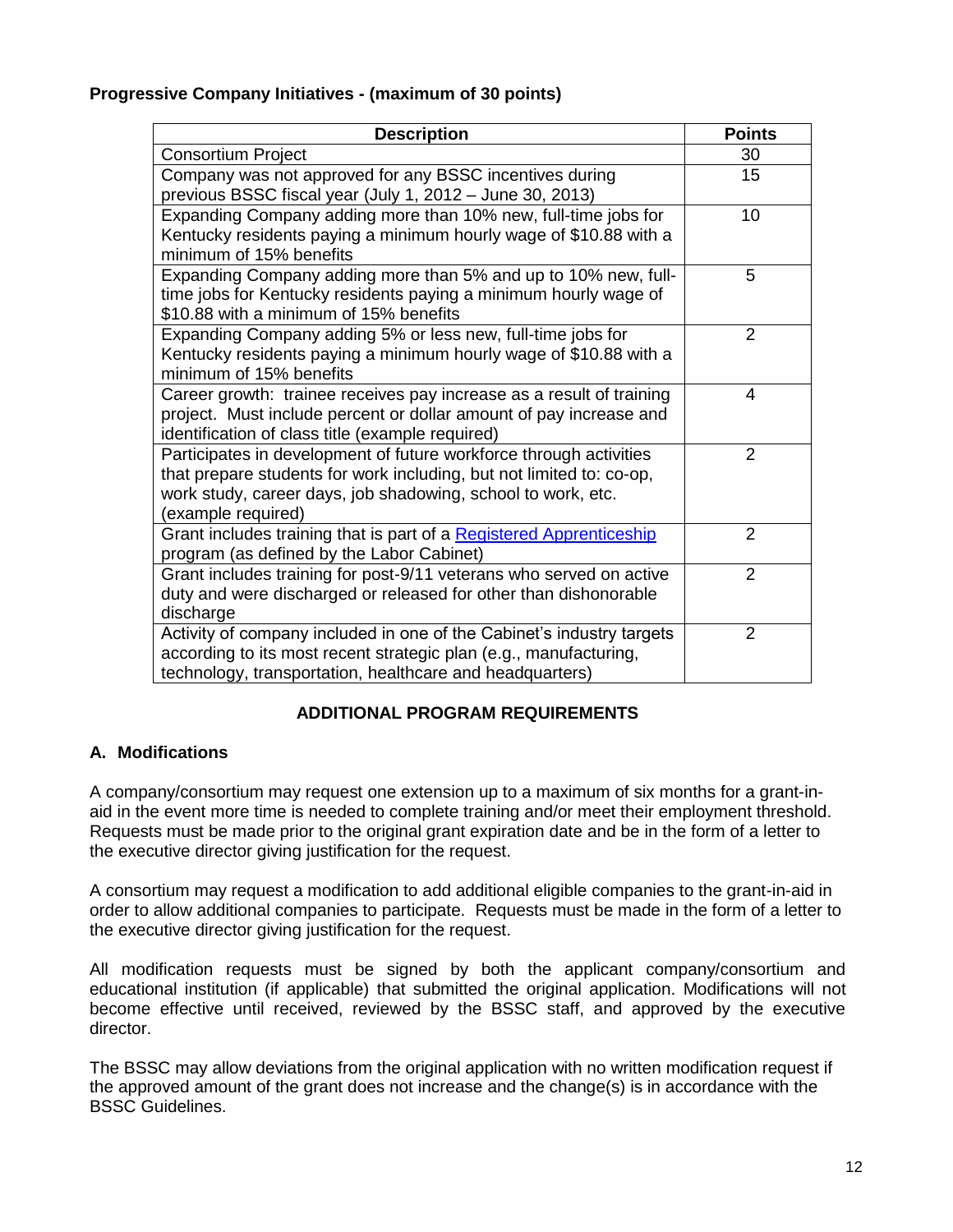## **B. Reimbursements**

All payments to companies/consortia by the BSSC will be on a cost reimbursement basis supported by documentation capable of being successfully audited. Reimbursement for educational institution and consultant training will be based on copies of the invoice(s) from the provider to the company/consortium which clearly identify the work performed, cost involved and proof of payment. Reimbursement for company in-house training will be based on a training summary document that identifies the training performed and paid receipt(s) for approved materials purchased or approved activities performed. The training summary document shall include the following information: 1) dates of classes, 2) class titles, 3) instructor name(s) and hours taught, 4) number of trainees per class, 5) total number of unduplicated trainees and 6) close with a statement certifying that all trainees are Kentucky residents, signed by a company representative. Supporting documentation from which the training summary document is prepared must be maintained on site by the company/consortium for a period of five years from the end date of the project and must be available to independent auditor(s) and/or the staff of BSSC upon request.

See our website for complete reimbursement instructions and forms. Reimbursements may be requested up to three times for each approved project with the third being the final request. If final reimbursement is requested prior to the training end date, twenty-five percent (25%) will be withheld until the approved applicant's threshold is verified as of the training end date.

The company/consortium may maintain a master list on site of all trainees who participated in all BSSC-funded training with company identification numbers or the last four digits of the trainees' social security numbers, city and state instead of this information being collected on sign in sheets.

A Performance Evaluation Questionnaire used to collect data for a customer satisfaction rating **must** be completed by the company/consortium and included with the final reimbursement request. If the BSSC is forced to close out a project because of insufficient reimbursement documentation, the applicant company/consortium is financially responsible for any goods and/or services provided by the applicant educational institution. If an applicant company/consortium defaults on its payment to the educational institution, future funding through the BSSC will be jeopardized.